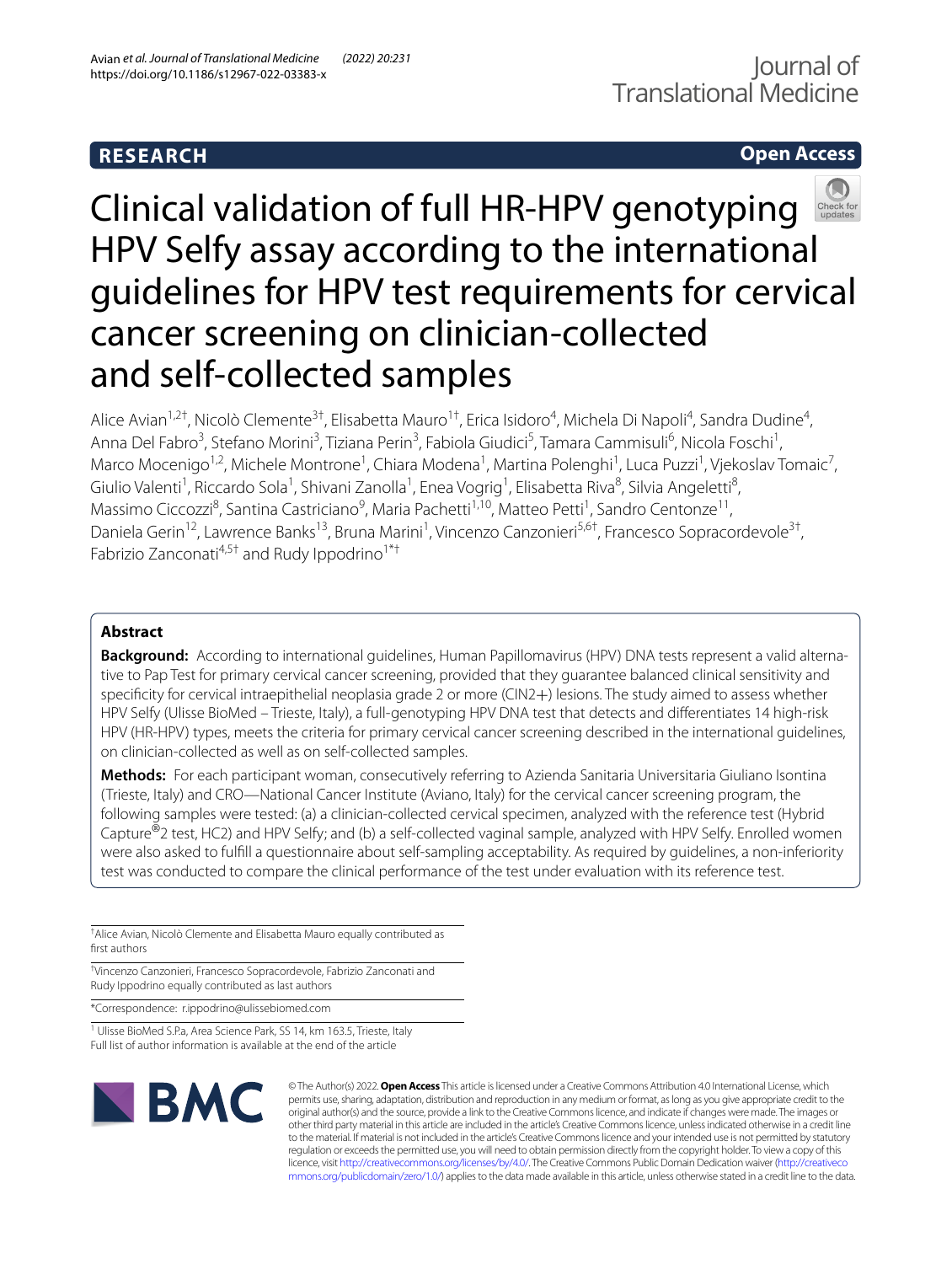**Results:** HPV Selfy clinical sensitivity and specifcity resulted non-inferior to those of HC2. By analysis of a total of 889 cervical liquid-based cytology samples from a screening population, of which 98 were from women with CIN2+, HPV Selfy showed relative sensitivity and specificity for CIN2+of 0.98 and 1.00 respectively (non-inferiority score test:  $P = 0.01747$  and  $P = 0.00414$ , respectively); the test reached adequate intra- and inter-laboratory reproducibility. Moreover, we demonstrated that the performance of HPV Selfy on self-collected vaginal samples was non-inferior to the performance obtained on clinician-collected cervical specimen (0.92 relative sensitivity and 0.97 relative specifcity). Finally, through HPV Selfy genotyping, we were able to describe HPV types prevalence in the study population.

**Conclusions:** HPV Selfy fulflls all the requirements of the international Meijer's guidelines and has been clinically validated for primary cervical cancer screening purposes. Moreover, HPV Selfy has also been validated for self-sampling according to VALHUDES guidelines. Therefore, at date, HPV Selfy is the only full-genotyping test validated both for screening purposes and for self-sampling.

*Trial registration* ASUGI Trieste n. 16008/2018; CRO Aviano n.17149/2018

**Keywords:** Human Papillomavirus, HPV, Cervical cancer, HPV test, Clinical performance, Cervical cancer screening, Self-sampling, HPV genotyping, Meijer's guidelines, VALHUDES

## **Background**

Cervical cancer is the fourth most common tumor in women worldwide, with estimated 569.847 new cases and 311.365 related deaths per year [\[1\]](#page-10-0). In the last decades, cervical cancer-related mortality dramatically decreased, thanks to the widespread use of screening programs [\[2](#page-10-1)]. Cervical cytology has been used for years as standard test for cervical cancer screening [\[3\]](#page-10-2). However, it has some potential limitations: conventional staining procedure requires a considerable amount of time and consumables; smearing process of the Pap test is characterized by poor reproducibility [[4\]](#page-10-3); errors in the interpretation of the results can be caused by blood and mucus, imperfection in the fxation or by a non-uniform distribution of cells on the slide [[5\]](#page-10-4). Moreover, it requires a gynecologist (or midwife) to be performed and a cytologist to be analyzed, with an increase in costs and the necessity of a proper setting.

The etiological link between HR-HPV persistent infection and the development of high grade cervical dysplasia and cervical cancer is well known  $[6]$ . Therefore, HR-HPV DNA tests have been developed as an alternative strategy for cervical cancer screening, overcoming the potential limitations of cervical cytology. Four randomized controlled trials (SWEDESCREEN [[7](#page-10-6)], POBASCAM [\[8](#page-10-7)], ARTISTIC [\[9](#page-10-8)] and NTCC [\[10](#page-10-9)]) demonstrated that the HPV-based screening helps to detect persistent highgrade cervical lesions before the conventional cytology, providing a 60–70% greater protection against invasive cervical carcinomas compared to Pap smear [[11\]](#page-10-10). According to these fndings, European countries are currently moving towards HR-HPV DNA test for cervical cancer screening, with a 5-years interval between each screening round for everyone with a cervix from age 25 until age 65. In Europe, most countries have implemented/are implementing an organized population-based program for cervical cancer screening, call/recall invitation system; however half countries still have in place opportunistic screening program depending on the initiative of the individual women and/or her doctor, and some countries still lack any screening program. In addition, according to the European Centre for Disease Prevention and Control, several countries had introduced HPV vaccination in females and males: indeed, nonavalent vaccine, licensed in 2015, helps protecting against 7 HR-HPV types (16, 18, 31, 33, 45, 52 and 58) and 2 low risk HPV types (6 and 11); however, HPV vaccine is not intended to replace screening tests, that remain an essential part of preventive health care.

HR-HPV DNA molecular tests are characterized by high sensitivity that allows to detect also clinically insignificant, transient infections, that will not lead to lesion development. Therefore, HR-HPV DNA tests with intended use for primary screening should guarantee a balanced clinical sensitivity and specificity in order to allow effective detection of cervical intraepithelial neoplasia grade 2 (CIN2) or more severe lesions (>CIN2) and minimize follow up procedures on HPV test-positive women without clinically meaningful disease (<CIN2). The most widely adopted and internationally accepted guidelines describing the minimum requirements of HR-HPV DNA tests for primary cervical cancer screening were introduced in 2009 (Meijer's guidelines) [[12](#page-10-11)]. Nevertheless, according to a 2020 review of commercially available assays by Poljak and colleagues, out of 254 HR-HPV DNA tests, only 13 have been clinically validated according to such guidance; 81.8% of HR-HPV DNA tests lack any published analytical and/or clinical evaluation and over 90% are not evaluated in line with consensus requirements that ensure safe use in clinical settings [[13\]](#page-10-12). Similarly, the latest 2021 report of Gruppo Italiano Screening del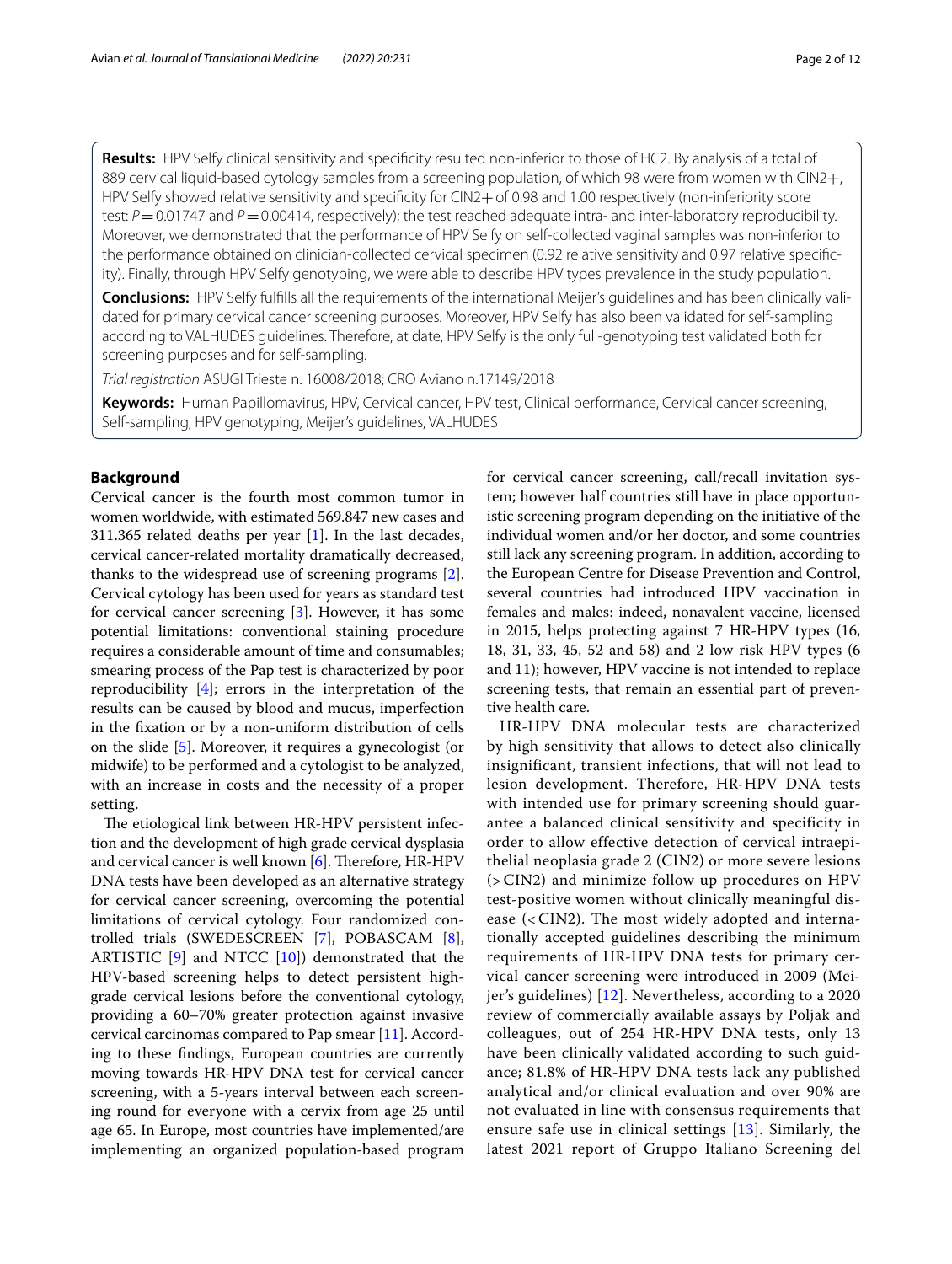Cervicocarcinoma (GISCI) reported 16 HPV assays validated for primary screening according to Meijer's guidelines [[14](#page-10-13)], whereas the 2020 report by European Society of Gynaecological Oncology (ESGO) indicated only 10 tests for screening purposes [[15\]](#page-10-14).

Moreover, the majority of commercially available HR-HPV DNA tests are compatible with cliniciancollected cervical samples only [\[16,](#page-10-15) [17\]](#page-10-16). The opportunity of a self-collectable sample and effective test could help to recruit this "under-screened" population, especially in developing countries where lack of resources and psychological and cultural barriers can limit the access to gynecological services [[18](#page-10-17)–[24](#page-10-18)] Indeed, the effectiveness of cervical cancer screening programmes depends on women's participation and coverage. Estimated screening coverage in European countries is 63%, ranging from 80% in Austria to less than 50% in Ireland; in developing countries instead the average screening coverage is only 19% [[25\]](#page-10-19). However, to ensure safety of self-collection application, diagnostic tests should be specifically validated for this purpose and have this scope stated in their intended use. For proper clinical validation, the VALHUDES protocol offers guidance to compare the clinical sensitivity and specificity of a candidate HR-HPV assay on vaginal self-samples and first void-urine, collected in agreement with standardized protocols, with the same HR-HPV DNA tests on matched clinician-taken samples. However, at date, out of 254 very few tests have self-collection included in their intended use. Moreover, out of the 13 and 16 tests clinically validated for screening purposes according to Poljak's review (2020) and GISCI report (2021) respectively, at date only two tests have been validated for primary screening with self-collected samples. In the list of ESGO (2020), out of 10 tests, none satisfies these criteria.

HPV Selfy (Ulisse BioMed, Italy) is a novel real time PCR-based assay, based on SAGITTA platform, a proprietary technology platform that allows to perform multiplex PCR through melting curve analysis using a single fluorescence channel. HPV Selfy is capable of simultaneous detection and genotyping of 14 HR-HPVs (HPV types 16, 18, 31, 33, 35, 39, 45, 51, 52, 56, 58, 59, 66 and 68) in a single reaction (full genotyping).

The aim of this study is to clinically validate HPV Selfy (Ulisse BioMed, Italy) on clinician-collected cervical specimen as well as on vaginal secretions. Therefore, if used for primary screening, HPV Selfy could not only offer compatibility with different collection methods but also provide additional epidemiological information about HPV types prevalence.

## **Methods**

## **Study design**

From September 2018 to September 2019, women consecutively referring to Azienda Sanitaria Universitaria Giuliano Isontina (ASUGI – Trieste, Italy) and to CRO— National Cancer Institute (Aviano, Italy) for the Italian region Friuli Venezia Giulia (FVG) cervical cancer screening programme were asked to participate to the study. A proper informed consent was signed by each enrolled woman. The demographic and clinical data of each patient enrolled were collected in a proper database.

At the time of the enrollment, the FVG cervical cancer screening programme was based on cytology every 3 years for women aged 25 to 64 years old. In case of any cytological abnormalities, a colposcopy (and eventually a colposcopy-guided biopsy) was recommended. In case of Atypical Squamous Cells of Undetermined Signifcance (ASC-US) on Pap smear, a triage HR-HPV DNA test was performed, and only women tested positive were sent to colposcopy. The FVG screening programme had a participation coverage of 66.6% (last data available 2016–2019; [https://www.epicentro.iss.it/passi/dati/ScreeningCervic](https://www.epicentro.iss.it/passi/dati/ScreeningCervicale) [ale](https://www.epicentro.iss.it/passi/dati/ScreeningCervicale)). Pregnant women and women with current diagnosis of uterine, endometrial, vaginal, vulvar or ovarian cancers were not included in the present analysis. Those who used vaginal ovules, creams or had vaginal douching, sexual intercourses or menses in the three days prior the exam were excluded.

### **Study procedures**

After enrollment, women were asked to perform a selfsampling vaginal swab using a sterile dry focked swab (FLOQSwabs®, Copan, Brescia, Italy) for a subsequent analysis with our real time PCR-based detection methodology, HPV Selfy. Self-collection was performed in a separate dressing room, immediately prior the gynecological visit. After the self-collection, a trained midwife or a gynecologist collected a cervical sample for the Pap smear using a cervical brush and rinsed the same cervical brush in 20 ml TinPrep® PreservCyt media (Hologic, Marlborough, MA, USA) (ThinPrep) to assess HPV infection using the Hybrid Capture® 2 High- Risk HPV DNA test for comparison. After the sampling, selfcollected dry swabs were stored at  $-20$  °C at the clinical sites and sent to Ulisse BioMed laboratories. Pap smears for standard cytological examination and ThinPrep vials for HC2 and HPV Selfy testing were sent to the local anatomic pathology department (UCO/SC Anatomia e Istologia Patologica, ASUGI Trieste, Italy). Histological analysis of colposcopy-guided biopsy was performed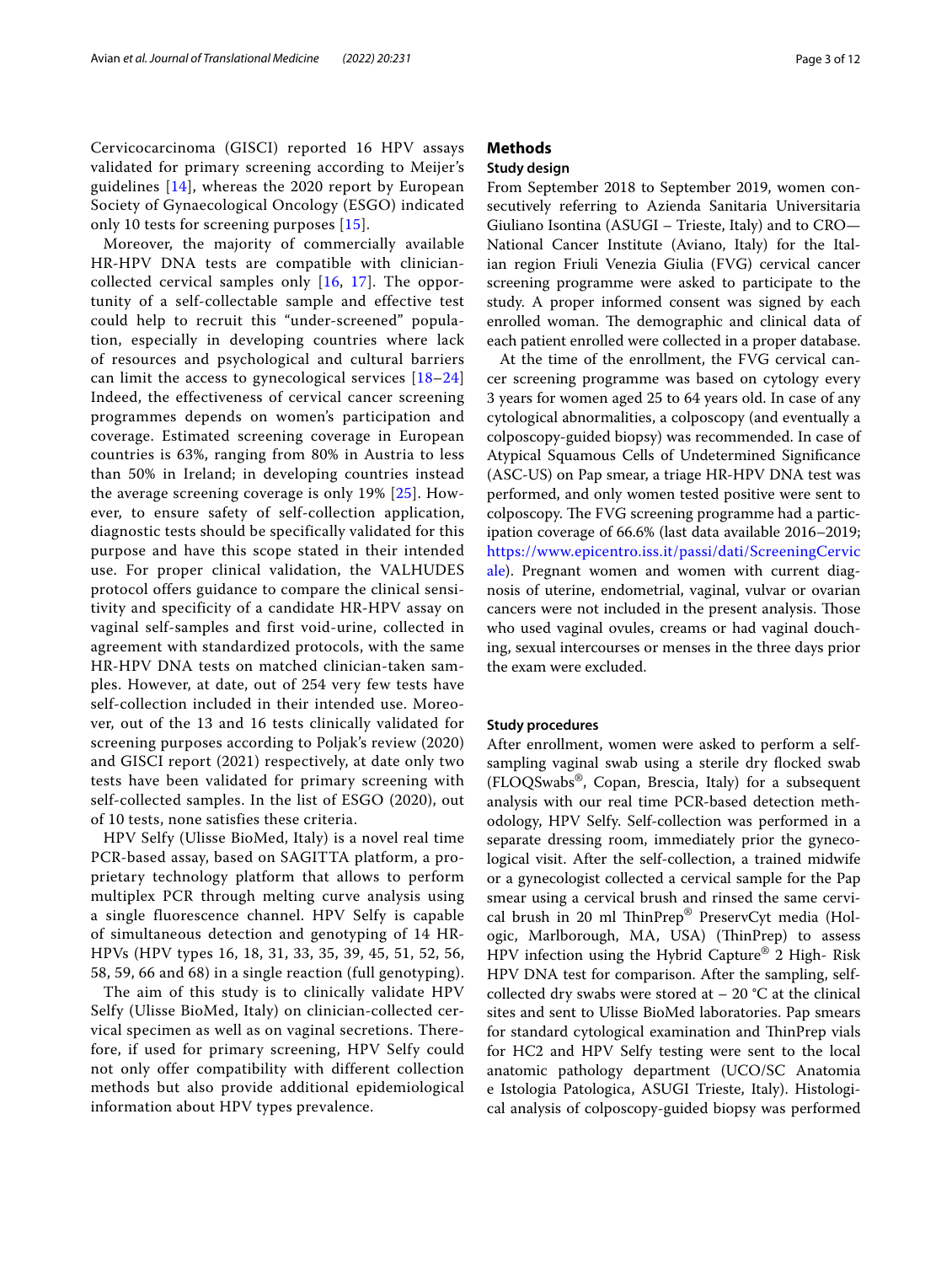in case of cytological abnormalities. At the end of the procedure, women were asked to fll out an anonymous questionnaire on their opinions and preferences about cervical samplings.

### **Hybrid capture 2, Pap test and histological analysis**

Clinician-collected samples in ThinPrep media were analyzed using HC2 following manufacturer's instructions [[26\]](#page-10-20). HC2 is a CE IVD and FDA-approved test based on an in vitro nucleic acid hybridization assay with chemiluminescent signal amplifcation for detection of 13 High-Risk HPVs (HPV 16, 18, 31, 33, 35, 39, 45, 51, 52, 56, 58, 59 and 68) in cervical brush-collected samples  $[27]$  $[27]$ . The assay explois full genome RNA probes complementary to the HPV DNA, creating RNA/DNA hybrids. Then, the RNA/DNA hybrids are captured onto a solid phase coated with universal capture antibodies specifc for RNA/DNA hybrids. The specimen matrix is then washed from the captured hybrids to remove inhibitors. During the signal amplifcation, captured RNA/DNA hybrids are detected with multiple antibodies conjugated to alkaline phosphatase. The signal resulting from the chemiluminescent reaction is read and the results are automatically interpreted.

HC2 was selected as comparator test, being the reference test according to Meijer's guidelines [\[12](#page-10-11)].

Cervical smear slides were Pap-stained, and histo-technicians interpreted the results following the Bethesda 2001 classifcation [[28\]](#page-10-22).

### **HPV Selfy**

ThinPrep and self-collected swabs were tested using HPV Selfy. HPV Selfy is a novel in vitro diagnostic real time PCR-based test followed by melting curve analysis, utilizing a single fluorophore channel. The assay exploits an innovative technological platform for nucleic acid multiplex analysis detection. HPV Selfy is capable to detect and perform genotyping of 14 HR-HPV types (16, 18, 31, 33, 35, 39, 45, 51, 52, 56, 58, 59, 66 and 68) in a single real time PCR reaction. Melting curve analysis step generates distinctive melting peaks for each single HPV genotype present in the sample, through a proprietary reagent and process named as Sagitta melting fngerprinting technology. This is possible through the amplification of HPV types-highly specifc regions spanning the entire viral genomes, which generate amplicons with a unique melting temperature. Viral DNA Extraction was performed with ReliaPrep™ Blood gDNA Miniprep System (Promega; Madison, Wisconsin, United States); alternatively, samples were pre-treated with Ulisse Faster DNA (Ulisse BioMed, Italy), a reagent that allows the lab user to skip DNA extraction and to directly load in the PCR reaction the raw samples after a brief pretreatment, thus saving time and costs. HPV Selfy test includes a human DNA amplifcation control (Haemoglobin subunit beta) to evaluate sample quality, thereby reducing the risk of false-negative results. Limit of Detection was defned by testing serial dilutions plasmids containing HPV full reference genomes at known concentration (kindly provided by Prof. Carina Eklund, International Human Papillomavirus Reference Center, Karolinska Institute, Sweden); analytically, HPV Selfy is able to detect down to 100 genome copy number per reaction in average, as declared by manufacturer's instructions for use. The threshold used for the clinical study was adjusted to detect clinically relevant infections and to achieve adequate clinical specificity and sensitivity [\[29](#page-10-23)].

Analysis was performed according to manufacturer's protocol, using a QuantStudio 5 Real Time PCR machine (Thermo Fischer Scientific; Waltham, Massachusetts, United States). For inter-laboratory reproducibility, the samples were tested at the local Anatomic Pathology Department (UCO/SC Anatomia e Istologia Patologica, ASUGI Trieste, Italy) and Medichrom (Pistoia, Italy) as well.

## **HPV genotyping**

A subpopulation of samples was analyzed with a CE-IVD test able to genotype high and low risk HPVs: CLART® HPV 2 (Genomica, Madrid, Spain) (CLART). CLART detects 14 HR-HPV types (16, 18, 31, 33, 35, 39, 45, 51, 52, 56, 58, 59, 66, and 68) and 21 low-risk and probable highrisk HPV types (6, 11, 40, 42, 43, 44, 54, 61, 62, 70, 71, 72, 81, 83, 84, 85, 89, 26, 53, 73 and 82) using a PCR amplifcation followed by a microarray hybridization assay [[30](#page-10-24)].

#### **Statistical analysis**

HPV Selfy results were considered positive when at least one of the 14 HR-HPV types was detected with a fuorescence threshold of 710.000; HC2 results were considered positive when the Relative Light Units/cutoff (RLU/CO) values were 1 [\[26\]](#page-10-20), and CLART results were considered positive only for the detection of the 14 HR-HPV types included in HPV Selfy HPV test (i.e., samples detected by CLART as low-risk or probable high-risk HPV were considered as negative).

As indicated by Meijer's guidelines, to compare the clinical sensitivity and specifcity for≥CIN2 of HPV Selfy to that of HC2, a non-inferiority score test with a power of at least 80% was performed. The relative sensitivity and specifcity thresholds used were 0.90 and 0.98 respectively, as proposed in the published guidelines [\[12,](#page-10-11) [31](#page-10-25)]; a *P* value (*P*)<0.05 was considered statistically signifcant.

The Cohen's kappa statistic was used to test intraand inter-laboratory reproducibility. The candidate test for Meijer's guidelines should show a percentage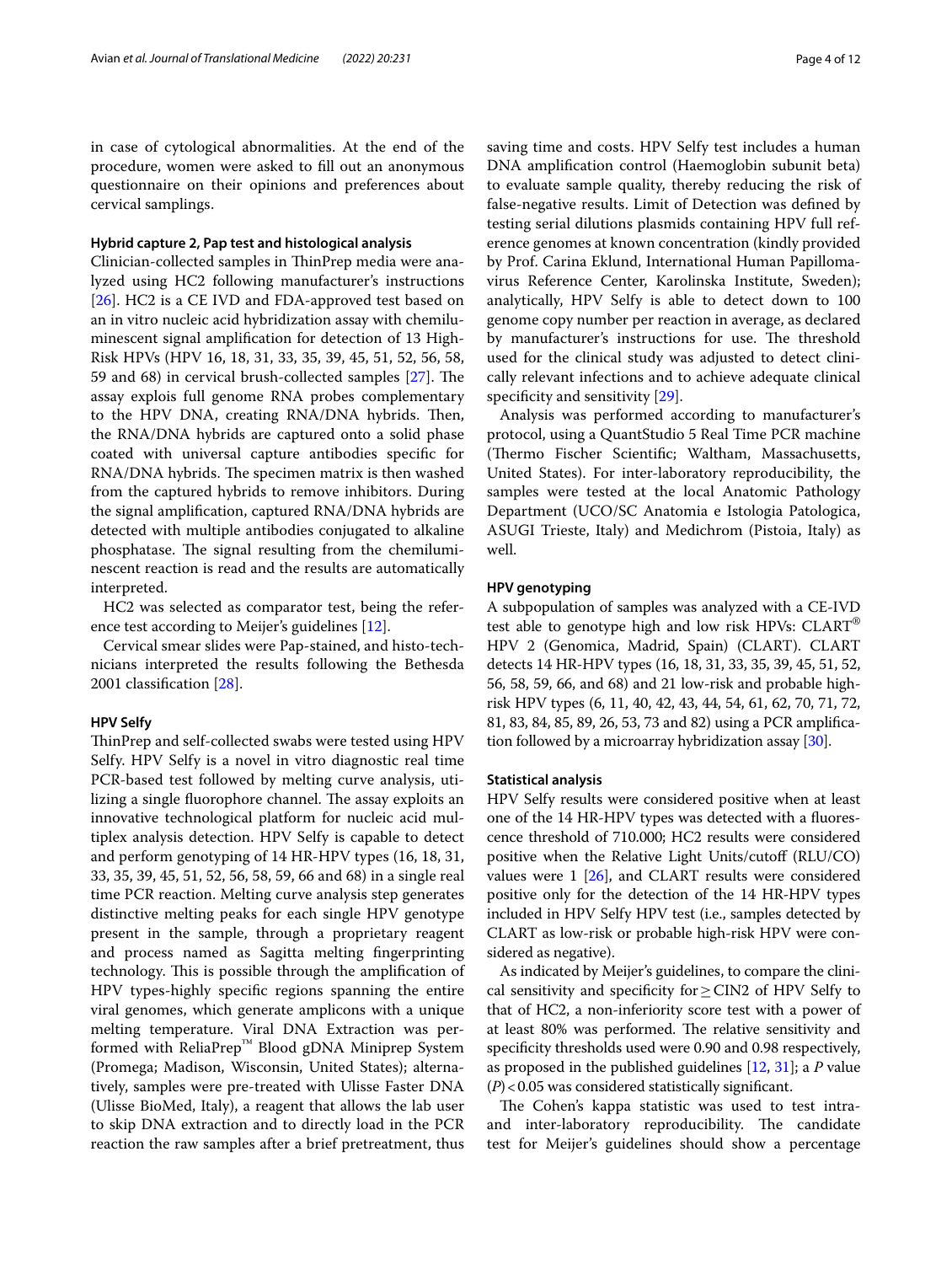of agreement with a lower confdence bound not less than 87% (in a population of 500 samples including 30% positives).

As indicated by VALHUDES protocol, to compare the clinical sensitivity and specifcity of HPV Selfy for self-collected samples vs clinician-collected samples, alpha=0.05, beta=0.20, lower confdence interval for relative sensitivity and specifcity (index/compara $tor$ ) = 0.90 and 0.95, respectively, was computed.

Agreement was assessed using Cohen's Kappa statistic (κ). Interpretation of the κ values followed the proposed standards of Landis and Koch: slight (0–0.20); fair (0.21– 0.40); moderate (0.41–0.60); substantial (0.61–0.80); and almost perfect (0.81–1.00).

Statistical analysis was conducted with R version 3.5.0 and <https://www.graphpad.com/quickcalcs/kappa2/;s> *P*<0.05 were considered as statistically signifcant.

## **Results**

During the study period, a total of 1234 women agreed to be enrolled in the present study and properly signed the informed consent. Among them, 29 women were excluded for incomplete samples collection, samples non properly stored before analysis, or lack of Pap smear result.

## **Clinical validation of HPV Selfy on clinician‑collected ThinPrep samples (Meijer's guidelines)**

We aimed to validate HPV Selfy for clinician-collected cervical specimen according to Meijer's guidelines. 98 women≥30 years old had a biopsy-diagnosed high grade cervical lesion (CIN2 or worse, defned later as " $CIN2 + Group$ ") at the time of the sample collection or within 2 years of follow-up; whereas 791 women≥30 years old had two consecutive normal cytology results and without evidence of CIN2+within 2 years of follow-up (defned later as "Control Group").

Therefore, a total of 889 women were included in the study population for evaluation of performance according to Meijer's guidelines; the main clinical and demographic characteristics of this cohort are reported in Table [1](#page-4-0).

Results of clinical validation are reported in Table [2](#page-4-1). HPV Selfy was positive for 79 women with CIN2+, resulting in an absolute clinical sensitivity for CIN2+of 0.81 (79/98; 95% confdence interval [CI] 0.71 to 0.88), in comparison with 0.83 absolute sensitivity of HC2 (81/98; 95% CI 0.74 to 0.89). Relative sensitivity of HPV Selfy in comparison with HC2 was 0.98.

The absolute clinical specificity for  $CIN2+$  was 0.94 for HPV Selfy (745/791; 95% CI, 0.92 to 0.96), in comparison with 0.94 of HC2 (742/791; 95% CI 0.92 to 0.95). Relative <span id="page-4-0"></span>**Table 1** Description of demographic characteristics of the study cohort. Main characteristics of the study population taken into account for validation according to Meijer's guidelines were recorded (age; smoke; menopause; contraceptive; concurrent genital infections)

|                                                                                                   | Number   (889) | $\%$ |
|---------------------------------------------------------------------------------------------------|----------------|------|
| Age                                                                                               |                |      |
| $30 - 39$ years                                                                                   | 190            | 21.4 |
| 40-49 years                                                                                       | 303            | 34.1 |
| 50-59 years                                                                                       | 299            | 33.6 |
| Over 60 years                                                                                     | 97             | 10.9 |
| Smokers                                                                                           | 249            | 28.0 |
| Menopause                                                                                         | 320            | 36.0 |
| Contraceptive                                                                                     | 201            | 22.6 |
| Concurrent lower genital tract infections (e.g.:<br>condidiasis, BV, chlamydia, herpes genitalis) | 42             | 4.7  |

<span id="page-4-1"></span>**Table 2** Clinical validation of HPV Selfy for primary HPV screening according to Meijer's guidelines. HPV Selfy assay vs HC2 results performed on 889 ThinPrep samples from population-based screening stratifed by case–control status

|                  |          | <b>Total</b> |          |     |
|------------------|----------|--------------|----------|-----|
| Controls         |          | Negative     | Positive |     |
| <b>HPV Selfy</b> | Negative | 723          | 22       | 745 |
|                  | Positive | 19           | 27       | 46  |
|                  | Total    | 742          | 49       | 791 |
| $CIN2+$          |          |              |          |     |
| <b>HPV Selfy</b> | Negative | 16           | 3        | 19  |
|                  | Positive |              | 78       | 79  |
|                  | Total    | 17           | 81       | 98  |

specifcity of HPV Selfy in comparison with HC2 was 1.00.

Relative clinical sensitivity and specifcity values of HPV Selfy were compared to those of HC2 using a noninferiority score test [\[12](#page-10-11), [31](#page-10-25)] with a relative sensitivity threshold for  $CIN2+$  of 0.90 and a relative specificity threshold for  $CIN2 + of 0.98$  using HC2 as a reference as indicated in Meijer's guidelines. The non-inferiority score test demonstrated that HPV Selfy clinical sensitivity and specifcity for CIN2+were non-inferior to those of HC2 (T = 2.109;  $P = 0.01747$  for sensitivity, T = 2.640  $P=0.00414$  for specificity).

Intralaboratory reproducibility was determined by analyzing 521 randomly selected samples, of which 157 were HC2 positive (30.13%), twice, in the same lab. Overall concordance observed was 94.6% with a kappa value of 0.87 (95% CI 0.83 to 0.92) (Additional fle [1](#page-9-0): Table S1). Interlaboratory reproducibility was determined by analyzing 500 randomly selected samples, of which 150 HC2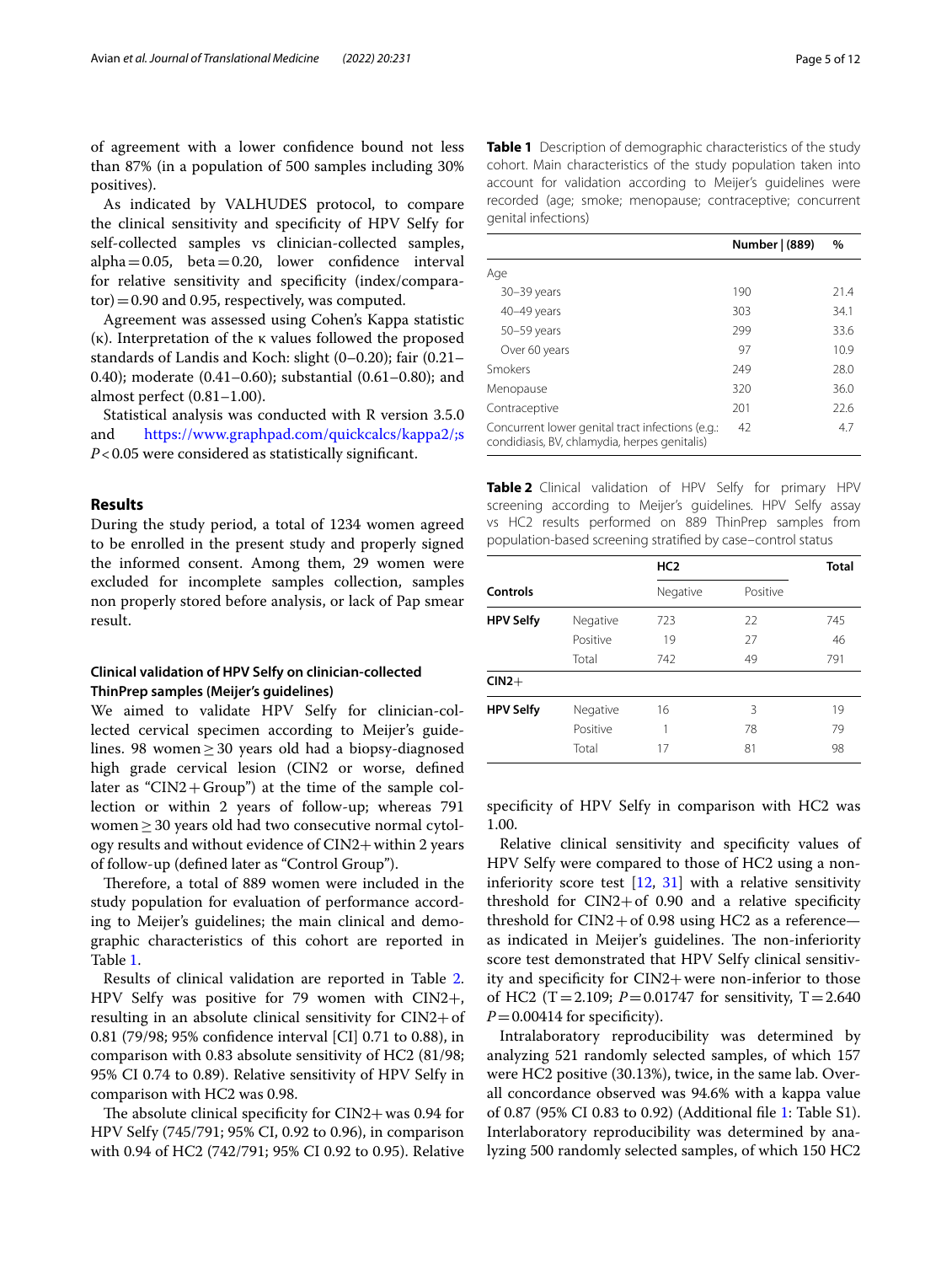positive (30%), analyzed by two independent laboratories. Concordance observed was 93.6% with a kappa value of 0.85 (95% CI 0.80 to 0.90) (Additional fle [1](#page-9-0): Table S2). Cohen's kappa values associated to intra- and inter-laboratory reproducibility experiments were greater than the minimum required value for a clinical test [[12\]](#page-10-11) and proved that the test under evaluation produces reliable results. In conclusion, HPV Selfy fully satisfes Meijer's requirements for primary HPV screening.

## **Comparison between DNA extraction and Ulisse Faster treatment**

HPV Selfy was performed also directly, without DNA extraction, in combination with Ulisse Faster DNA reagent, on a subpopulation of 144 clinician-collected cervical samples, of which 72 HPV Selfy-negative and 72 HPV Selfy-positive randomly selected samples. The agreement between the assays performed on samples after DNA extraction or after Ulisse Faster pretreatment was perfect (100%; K of Cohen: 1) (Table [3](#page-5-0)).

## **Clinical validation of HPV Selfy on self‑collected vaginal samples (VALHUDES)**

Next, we aimed at evaluating HPV Selfy performance on self-collected samples, as indicated by VALHUDES protocol. Hence, we needed to assess whether HPV testing on vaginal self-samples was as accurate as HPV testing on a cervical sample taken by a clinician. To do so, we identified 119 CIN2+cases (age 25–65 years) and  $791 \leq CIN1$ cases, for which we had available paired cervical specimen and self-collected vaginal samples.

HPV Selfy testing in self-collected samples was found similarly sensitive (88/96; relative sensitivity 0.92; 95% CI 0.84–0.96) and specifc (724/745; relative specifcity 0.97; 95% CI 0.96–0.98) to detect CIN2+in the total study population (Table [4](#page-5-1)), in comparison with HPV Selfy performed on paired ThinPrep.

Thus, HPV Selfy assay fulfills VALHUDES requirements for use of HR-HPV DNA tests on self-collected samples according to non-inferiority analysis (relative

<span id="page-5-0"></span>**Table 3** Comparison of HPV Selfy results executed upon DNA extraction or Ulisse Faster treatment. Comparison between HPV Selfy was performed on samples after DNA extraction or after Ulisse Faster pretreatment, in a population of 144 samples

|                      |          | <b>Extracted DNA</b> |                  | Total |
|----------------------|----------|----------------------|------------------|-------|
|                      |          | Negative             | Positive         |       |
| <b>Ulisse Faster</b> | Negative | 72                   | $\left( \right)$ | 72    |
| treated samples      | Positive |                      | 72               | 72    |
|                      | Total    | -72                  | 72               | 144   |

<span id="page-5-1"></span>

| Table 4 Clinical validation of HPV Selfy for self-collection  |  |  |  |
|---------------------------------------------------------------|--|--|--|
| according to VALHUDES indications. Results of HPV Selfy assay |  |  |  |
| performed on self-collected vaginal specimen vs ThinPrep      |  |  |  |
| cervical samples, performed on 910 paired samples from        |  |  |  |
| population-based screening stratified by case-control status  |  |  |  |

|                               | <b>HPV Selfy (clinician-</b><br>collected cervical samples) | Total    |          |     |
|-------------------------------|-------------------------------------------------------------|----------|----------|-----|
| Controls                      |                                                             | Negative | Positive |     |
| HPV Selfy (self-              | Negative                                                    | 708      | 16       | 724 |
| collected vaginal<br>samples) | Positive                                                    | 37       | 30       | 67  |
|                               | Total                                                       | 745      | 46       | 791 |
| $CIN2+$                       |                                                             |          |          |     |
| HPV Selfy (self-              | Negative                                                    | 18       | 13       | 31  |
| collected vaginal<br>samples) | Positive                                                    | 5        | 83       | 88  |
|                               | Total                                                       | 23       | 96       | 119 |

sensitivity > 0.90 with T = 3.62,  $p = 0.00015$ ; relative specificity > 0.95 with T = 6.60,  $p < 0.00001$ ).

Secondary objectives of VALHUDES protocol include the assessment of the absolute accuracy of HR-HPV DNA test applied according to the sampling device and the proportion of adequate samples as determined by amplifcation of an internal control (a ubiquitous human gene). HPV Selfy assay provides a human beta-globin internal control, used to evaluate sample quality. In the whole study cohort, mean Ct value for the human betaglobin internal control for the HPV Selfy test on selfcollected samples, obtained with the direct analysis on self-collected samples, was 26.1 Ct (median value 25.9 Ct, maximum 30.7 Ct, minimum 16.5 Ct). In the subgroup of women with biopsy-diagnosis of cervical lesions CIN2+, the same analysis resulted in 26.7 Ct (median value 26.5 Ct, maximum 30.7 Ct, minimum 24.2 Ct). This means that all women were able to self-collect a similar amount of specimen, confrming self-collected samples' quality adequacy and so the easiness of the self- sampling procedure using the FLOQSwabs® (Copan, Brescia, Italy).

#### **Analysis of discordant samples with third CE‑IVD test**

The present clinical study highlighted the presence of several discordant samples. Thus, we selected a third CE-IVD test, CLART® HPV 2, to test a subpopulation of 40 randomly selected self-collected samples that showed discordant results in comparison with HC2 reference test (regardless of age and cytology status). Interestingly, the CLART test results agreed with those of the HPV Selfy test performed on the same self-collected samples with an overall concordance of 92.5% (Cohen's Kappa index: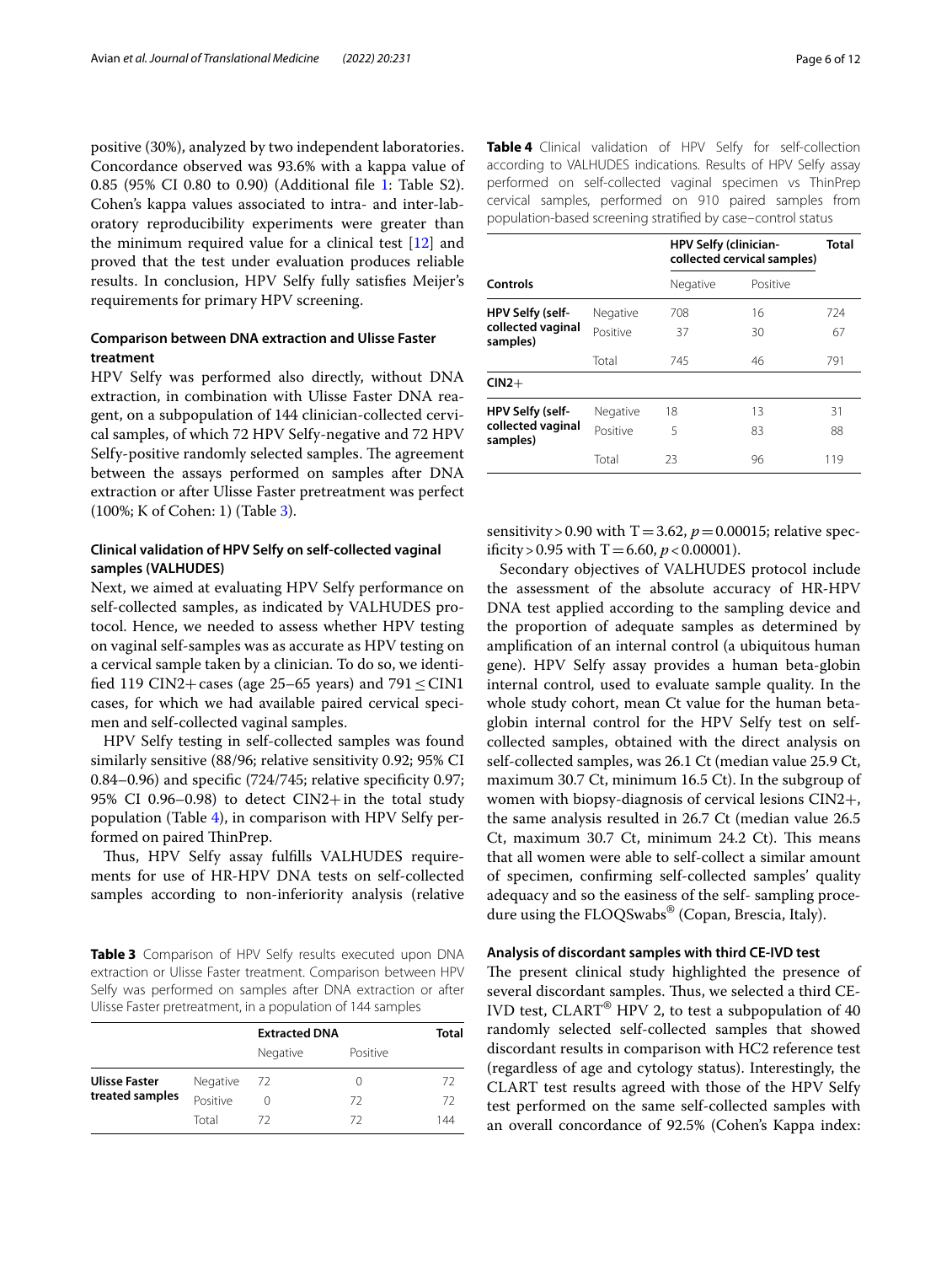0.85, almost perfect agreement), indicating that, in the large majority of cases, HPV Selfy results were correct and HC2 results were false (Table [5](#page-6-0)).

Moreover, in the cases where we obtained discordant results with HPV Selfy in both specimen (cervical specimen and self-collected samples) in comparison to HC2, CLART test agreed with HPV Selfy in 100% of cases (21/21; Cohen's Kappa index: 1, perfect agreement)  $(Table 6)$  $(Table 6)$  $(Table 6)$ .

Additionally, we found two groups of samples with concordant opposite results in the two distinct samples: 13 women were negative with both test (HPV Selfy and HC2) at the cervix and positive with both test at the vaginal specimen (CLART and HPV Selfy), whereas 3 women were positive with both test (HPV Selfy and HC2) at the cervix and negative with both test at the vaginal specimen (CLART and HPV Selfy) (Table  $6$ ). This reflects the fact that in certain cases HPV could diferentially infect diferent sites of the vaginal tract in which the sample is collected [[32\]](#page-10-26).

#### **Genotyping analysis**

In order to evaluate HPV Selfy genotyping capability, 59 randomly selected HPV Selfy positive samples (regardless of age and cytology status) were tested also with CLART test, able to provide genotyping information. CLART identifed 88 diferent viral infections, whereas 81 infections were found by HPV Selfy. Overall, the HPV genotyping agreement between the two tests was very good. In this subpopulation, CLART test detected fewer HPV68 and HPV39 infections than the HPV Selfy HPV test, while HPV Selfy detected fewer HPV59 and HPV66 infections (Table [7\)](#page-6-2). We repeated HPV Selfy on the same samples in order to estimate genotyping reproducibility, and we obtained substantial to perfect agreement with type-specifc kappa in a range from 0.73 to 1.00 (Additional fle [1](#page-9-0): Table S3). A general limitation of HPV genotyping studies is often represented by HPV-positive

<span id="page-6-0"></span>**Table 5** Comparison between HPV Selfy and CLART result on a subpopulation of discordant samples (self-collected samples). A subpopulation of HPV selfy/HC2 discordant samples was tested with CLART test

|                           | <b>CLART</b> | <b>Total</b> |    |
|---------------------------|--------------|--------------|----|
| <b>Discordant samples</b> | Negative     | Positive     |    |
| <b>HPV Selfy</b>          |              |              |    |
| Negative                  | 20           | 0            | 20 |
| Positive                  | $3^{\#}$     | 17           | 20 |
| Total                     | 23           | 17           | 40 |

# One of these 3 samples was positive to a low-risk HPV (HPV81) according to CLART test

| profogredi specificit tested with the amerent assays |                  |                                     |                                   |              |  |  |  |  |  |
|------------------------------------------------------|------------------|-------------------------------------|-----------------------------------|--------------|--|--|--|--|--|
| n                                                    | samples          | <b>Clinician-collected cervical</b> | Self-collected vaginal<br>samples |              |  |  |  |  |  |
|                                                      | <b>HPV Selfy</b> | HC <sub>2</sub>                     | <b>HPV Selfy</b>                  | <b>CLART</b> |  |  |  |  |  |
| 4                                                    | Positive         | Negative                            | Positive                          | Positive     |  |  |  |  |  |
| 17                                                   | Negative         | Positive                            | Negative                          | Negative     |  |  |  |  |  |
| $\mathfrak{D}$                                       | Negative         | Negative                            | Positive                          | Negative     |  |  |  |  |  |

1 Positive Positive Positive Negative 3 Positive Positive Negative Negative 13 Negative Negative Positive Positive

<span id="page-6-1"></span>**Table 6** Discordant samples analysis with a third HPV assay (CLART). Comparison of the four tests results on the diferent biological specimen tested with the diferent assays

samples size, since some strains could not be enough represented in the analyzed population. Regarding HPV Selfy, additional data deriving from other studies, not yet published, are in the process of being analyzed in order to enhance statistical signifcance of HPV genotyping.

Once confrmed the reliability of HPV Selfy genotyping, we proceeded to analyze cervical HPV infections associated with histologically confrmed CIN2+lesions and cervical HPV infections not associated with high grade lesions, detected in the Control Group. In the CIN2+Group, where 79 women were positive to HPV Selfy, we detected 49 single HPV type infections (62% of

<span id="page-6-2"></span>**Table 7** Genotyping analysis of 59 HPV Selfy positive women tested with CLART HPV Test. A total of 81 HR-HPV types were detected with HPV Selfy and 88 HR-HPV types were detected with CLART. The table show high agreement in test genotyping

| <b>HR-HPV Types</b> | <b>HPV Selfy</b>         |       | <b>CLART</b>             |       |  |
|---------------------|--------------------------|-------|--------------------------|-------|--|
|                     | n infections<br>detected | %     | n infections<br>detected | %     |  |
| 16                  | 19                       | 23.5  | 19                       | 23.5  |  |
| 18                  | 0                        | 0.0   | 0                        | 0.0   |  |
| 31                  | 14                       | 17.3  | 14                       | 17.3  |  |
| 33                  | 3                        | 3.7   | 3                        | 3.7   |  |
| 35                  | 3                        | 3.7   | 3                        | 3.7   |  |
| 39                  | 5                        | 6.2   | 5                        | 6.2   |  |
| 45                  | 0                        | 0.0   | $\Omega$                 | 0.0   |  |
| 51                  | 4                        | 4.9   | 4                        | 4.9   |  |
| 52                  | 7                        | 8.6   | 7                        | 8.6   |  |
| 56                  | 4                        | 4.9   | 4                        | 4.9   |  |
| 58                  | 7                        | 8.6   | 7                        | 8.6   |  |
| 59                  | 0                        | 0.0   | 0                        | 0.0   |  |
| 66                  | 10                       | 12.3  | 10                       | 12.3  |  |
| 68                  | 5                        | 6.2   | 5                        | 6.2   |  |
| Total               | 81                       | 100.0 | 81                       | 100.0 |  |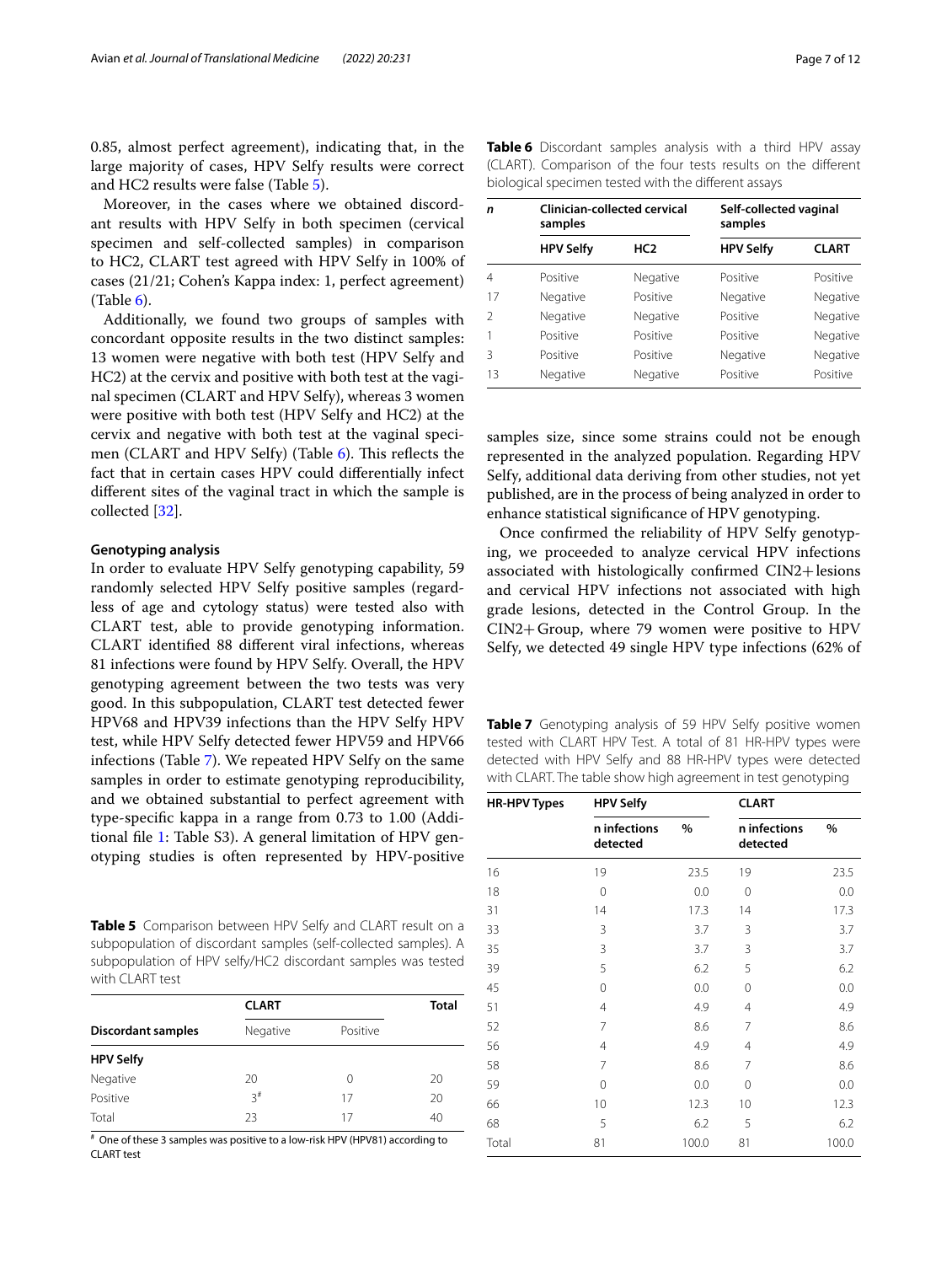

<span id="page-7-0"></span>

<span id="page-7-1"></span>infected women) and 30 coinfections (38%), of which 20 double infections (25.3%) and 10 triple infections (12.7%) (Fig. [1\)](#page-7-0). In the Control group, where 41 women resulted positive to HPV Selfy, we detected 23 single type infection (56.1%) and 18 coinfections (43.9%), of which 11 double infections (26.8%), 3 triple infections (7.3%), 2 quadruple infections (4.9%) and 2 quintuple infections (4.9%) (Fig. [2\)](#page-7-1).

HPV Selfy genotyping identifed that the most frequent HPV type present in the CIN2+population was HPV16, followed by HPV31 and interestingly, HPV58, whereas in the<CIN2 population the most frequent were HPV31, HPV58 and HPV59 even though the prevalence strains were more homogeneously distributed (Fig. [3\)](#page-7-2). Interestingly, no HPV18 (one of the most frequent HPV type worldwide reported in scientifc literature) infections were detected by HPV Selfy in both populations, and only one was detected by CLART.

## **Questionnaire results**

All the women enrolled were asked to fulfll an anonymous questionnaire about self-sampling acceptability; we received 1032 completed questionnaires that were analyzed. We confrmed high acceptability to women for an HPV self- sampling screening compared with the Pap test control arm, as shown in other studies [[33,](#page-10-27) [34](#page-10-28)]. Results of the survey are summarized in Table [8](#page-8-0). At the question "Was the self-sampling easy to do?": 98.26% answered yes. Additionally, 74.61% found self-collection less invasive, less painful and less embarrassing; 68.99% would prefer the self-collection method for the next screening program. On the contrary, 19.09% preferred clinician-sampling at health district clinics, mostly because they were concerned about self-sampling reliability and preferred to rely on midwives, while 9.69% had no preferences for

<span id="page-7-2"></span>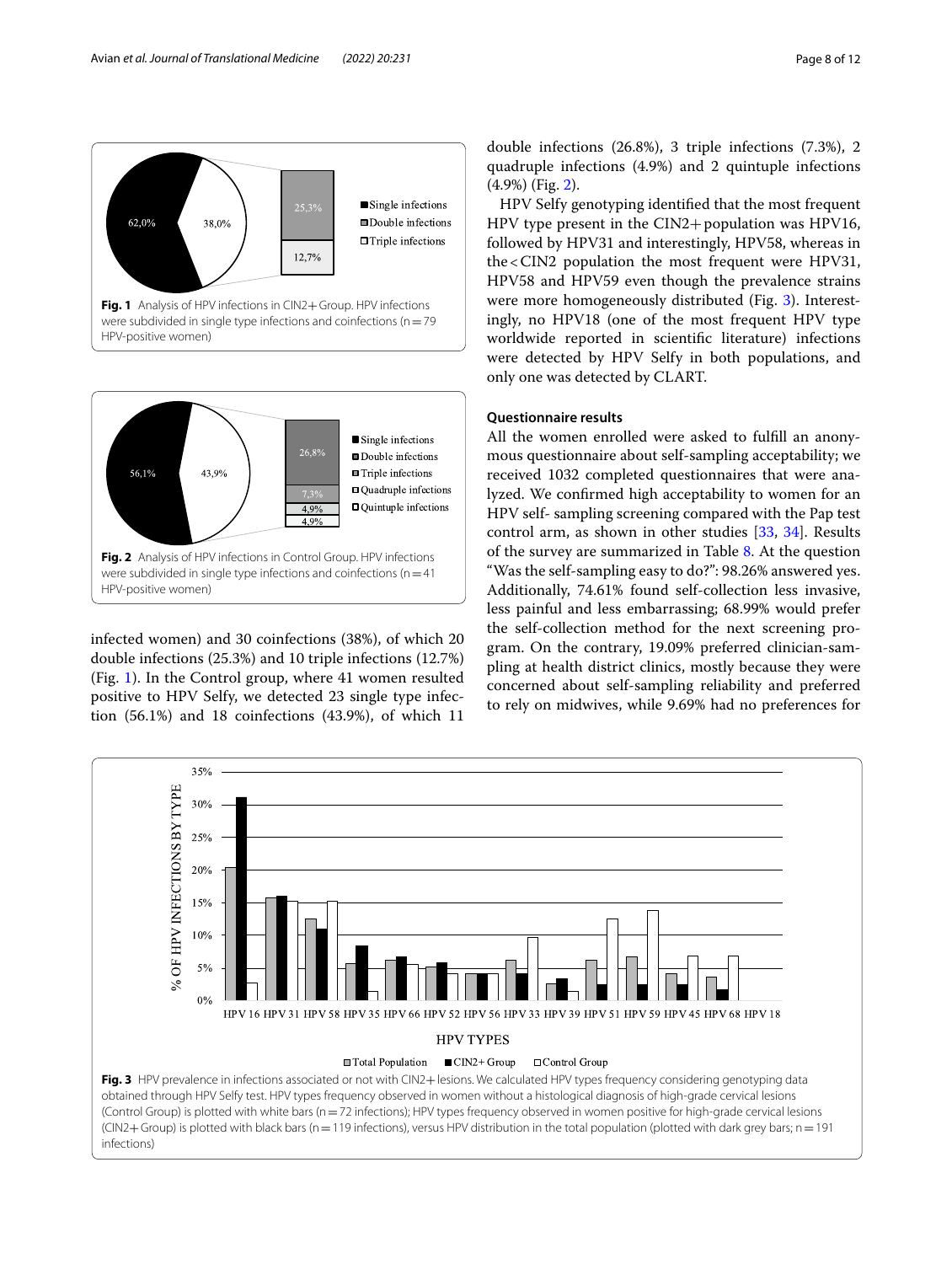<span id="page-8-0"></span>

|                                     |  |  |  |  |  | Table 8 Main results from the survey. According to the survey, high acceptability of the self-sampling procedure was recorded |  |  |
|-------------------------------------|--|--|--|--|--|-------------------------------------------------------------------------------------------------------------------------------|--|--|
| (n = 1032 completed questionnaires) |  |  |  |  |  |                                                                                                                               |  |  |

| <b>Ouestion</b>                                                                        | Answer |        |            |           |  |  |  |  |  |
|----------------------------------------------------------------------------------------|--------|--------|------------|-----------|--|--|--|--|--|
|                                                                                        | Yes    | No     | No opinion | No answer |  |  |  |  |  |
| Was the self-sampling easy to do?                                                      | 98.26% | 1.55%  |            | 0.19%     |  |  |  |  |  |
| Was the self-sampling less annoying if compared to the<br>one performed by clinicians? | 74.61% | 8.72%  | 15.41%     | 1.26%     |  |  |  |  |  |
| Would you prefer the self-collection method for the next<br>screening program?         | 68.99% | 19.09% | 9.69%      | 2.23%     |  |  |  |  |  |
| Would you perform self-sampling at home?                                               | 90.31% | 8.43%  |            | .26%      |  |  |  |  |  |

sampling procedures in the future tests. Finally, 90.31% women said that they would welcome the possibility to perform self-sampling also at home (Table [8\)](#page-8-0). 54.40% would prefer to receive the swab and return the self-collected sample to the pharmacies, as already happens for colorectal screening in Italy [[35\]](#page-10-29) (Fig. [4\)](#page-8-1). No signifcant diferences in the correlation between the age group and the ease of performing the self-sampling procedure were observed  $(P=0.12)$ , whereas we observed a greater preference for the self-sampling-based screening in younger women (25–35 years group,  $P=0.02$ ) (data not shown).

## **Discussion**

This is the first clinical study describing clinical performance of HPV Selfy, a real time PCR assay able to detect 14 HR-HPV while performing full HR-HPV genotyping in a single reaction.

In this study, we compared the clinical performance of HPV Selfy on ThinPrep with that of HC2 in a cohort of screening participants. Since the assay meets the criteria for clinical equivalence and reproducibility of the international guidelines, HPV Selfy can be considered clinically validated for cervical screening purposes.

In the same study, HPV Selfy has been also validated on self-collected vaginal samples for screening purposes, satisfying the requirements indicated by VALHUDES protocol [[36](#page-10-30)]. HPV self-sampling can be performed by using a simple vaginal swab, an easy and non-invasive self-sampling device [[37\]](#page-10-31). Therefore, HPV self-sampling could be an attractive solution to increase women's participation in opportunistic cervical cancer screening, regardless of age, education level, and other possible social parameters [[38](#page-11-0), [39\]](#page-11-1). HPV Selfy is one of the three assays worldwide that can claim the self-collection for primary screening purposes in its intended use. This can be of particular interest in the post-COVID19 era, where self-sampling represents a timely, accessible, safe and cost-effective strategy to efficaciously screen women while keeping social distancing [[54\]](#page-11-2).

Moreover, we demonstrated that HPV Selfy can be executed without DNA purifcation, in combination with Ulisse Faster DNA reagent, ensuring a signifcant

<span id="page-8-1"></span>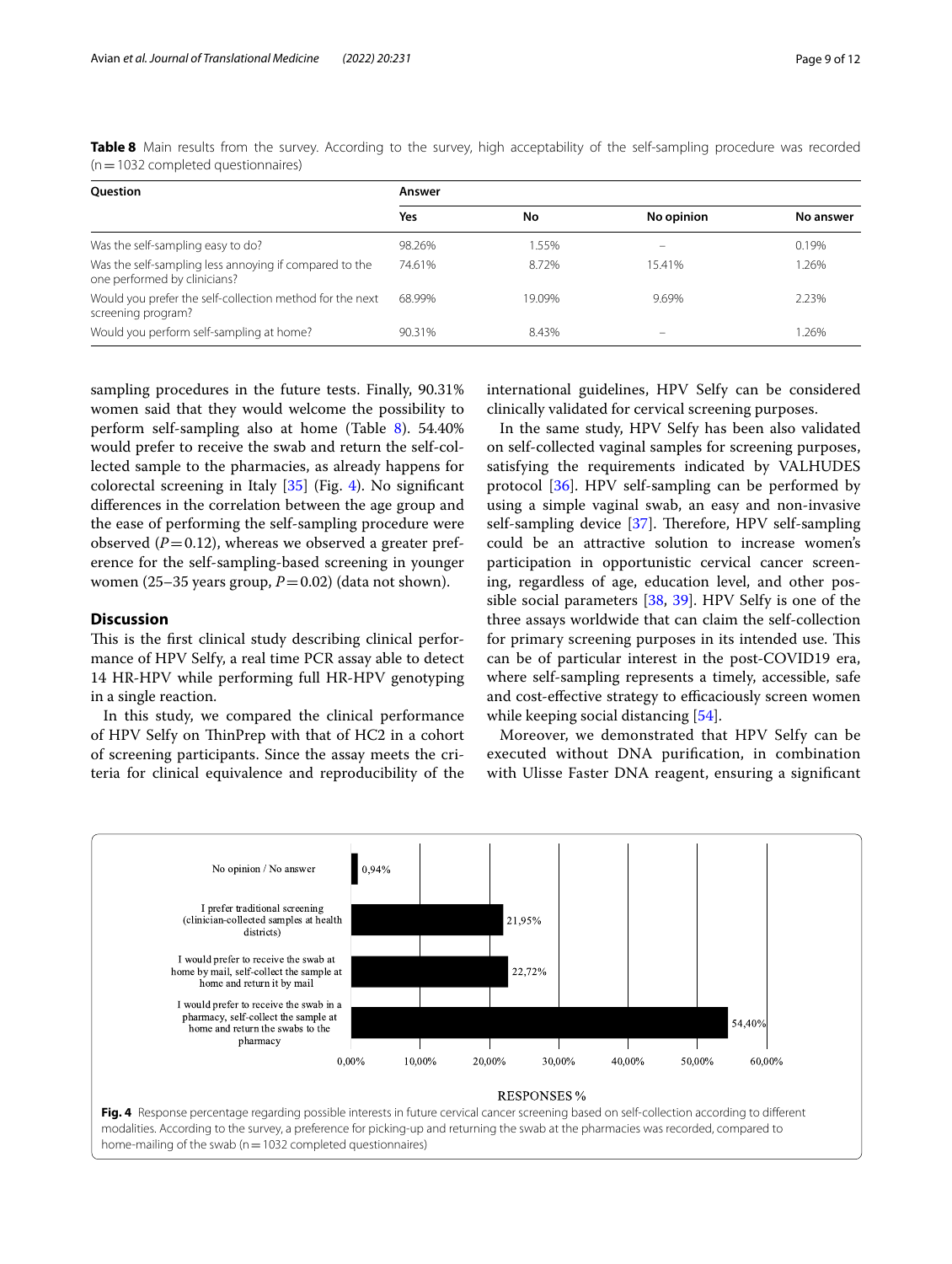reduction of analysis time and cost. HPV Selfy test has been designed to being suitable also for low-income settings, where cervical cancer is still a difused plague given the lack of sustainable screening tests.

In conclusion, HPV Selfy presents several advantages compared to other validated assays, since it directly provides genotyping data of 14 HR-HPV types. At date, HPV genotyping is not suggested by most primary cervical screening guidelines, even though in certain countries HPV16 and HPV18 genotyping is used for diferential triage. However, it is well-known that full HR-HPV genotyping is useful to verify the persistence of a specifc HR-HPV type, that is associated with higher risk to develop a CIN2+lesions. In addition, HR-HPV genotyping information is needed to assess the epidemiological distribution of HR-HPV types over time in a certain area, also taking into account the impact of local HPV vaccination campaigns, in order to produce scientifc and epidemiological knowledge useful to defne new cervical cancer screening policies.

## **Conclusions**

In conclusion, this study demonstrates that the full HR-HPV genotyping test HPV Selfy is clinically noninferior to HC2. The clinical performance and reproducibility of the assay meet the international criteria for HR-HPV DNA test validation for cervical cancer screening purposes according to Meijers's guidelines [[12](#page-10-11)]. Moreover, we demonstrated that HPV Selfy has been also validated on self-collected samples for primary screening purposes, satisfying the requirements indicated by VALHUDES protocol [[36](#page-10-30)].

#### **Abbreviations**

HPV: Human papillomavirus; PCR: Polymerase chain reaction; ASUGI: Azienda Sanitaria Universitaria Giuliano Isontina; HR-HPV: High-risk human papillomavirus; OR: Odd ratios; CIN: Cervical intraepithelial neoplasia; CE-IVD: CE marked-in vitro diagnostics; CI: Confdence interval; Ct: Cycle threshold.

## **Supplementary Information**

The online version contains supplementary material available at [https://doi.](https://doi.org/10.1186/s12967-022-03383-x) [org/10.1186/s12967-022-03383-x.](https://doi.org/10.1186/s12967-022-03383-x)

<span id="page-9-0"></span>**Additional fle 1: Table S1.** Intralaboratory reproducibility of HPV Selfy according to Meijer's guidelines. HPV Selfy assay was performed twice on a subpopulation of 521 samples of which 157 samples positive to HC2. Overall concordance observed was 94.6% (kappa value of 0.87). **Table S2.** Interlaboratory reproducibility of HPV Selfy according to Meijer's guidelines. HPV Selfy assay was performed in another laboratory (MediChrom) on a subpopulation of 500 samples of which 150 samples positive to HC2. Overall concordance observed was 93.6% (kappa value of **0.85). Table S3.** Intra-laboratory reproducibility of genotype fndings of HPV Selfy. Data are presented as number of each genotype detected in each run (i.e. run1 and/or run 2), and numbers do not count up to the total number of HR-HPV positive samples due to multiple infections.

#### **Acknowledgements**

We want to thank all the women who participated in this study, midwives from the Lybra cooperative and Sanatorio Triestino, and health district personnel; Dr. Roberta Dittura (ASUGI) for the CEUR documents preparation and administrative staff for preparing documents for approval by the ethical committee; Dr. Sara Zanchiello and Area Science Park for precious support in coordination; Dr. Salvatore Guarneri from Sanatorio Triestino; Dr. Rafaela Mugittu, Dr. Gianna Orsetti, Dr. ssa Sabine Rustja, Dr. Fulvia Pimpinelli, Dr. Ezio Baraggino and dr. Clementina Cocuzza for precious advice in initial experimental design. We want to thank Dr. Sapna D. Hornyak for clinical trial compliance revision and Dr. Daniela Karrer and Dr. Carlo d'Alessandro (Donawa LifeScience Consulting s.r.l.) for their precious support for regulatory affairs compliance. Finally, we want to thank Regione Friuli Venezia Giulia, FVG Federfarma, Lega Italiana per la Lotta Tumori (LILT, Trieste), Rotary and Soroptimist for their interest in the project.

#### **Author contributions**

Study Concept: RI, BM, LB. Study Design: BM, RI, SCe, DG, FZ, FS, VC, SCa. Data acquisition and patient enrollment: AA, EM, NC, EI, MDN, SD, ADF, SM, TP, TC, NF, MMoc, MMon, CM, MPo, GV, RS, EV, SZ, LP, TV, ER, SA, MC, DG, FZ, FS, VC. Quality control of data and algorithm: FG, LP, AA, EM, RI, BM. Statistical analysis and database analysis: FG, MPe. Manuscript preparation: BM, RI, AA, NC, EM. Manuscript editing: BM, AA, MPa, EM. Manuscript review: FZ, FS, NC, VC, LB, BM, RI. All authors read and approved the fnal manuscript.

#### **Funding**

Ulisse BioMed s.p.a. funded the clinical study and provided the reagents for HPV analysis. Vaginal FLOQSwabs® (5E046S) were kindly provided by Copan Italia S.p.a.

#### **Availability of data and materials**

All data generated or analysed during this study are included in this published article [and its additional fles].

#### **Declarations**

### **Ethics approval and consent to participate**

The local ethics committee approval was obtained for the present study (ASUGI Trieste n. 16008/2018; CRO Aviano n. 17149/2018). The study was conducted in accordance with the Helsinki Declaration [\[40,](#page-11-3) [41\]](#page-11-4) and revised to comply with GCP standards [[41](#page-11-4)].

#### **Consent for publication**

Not applicable.

#### **Competing interests**

AA and MaM conducted their PhD projects at the Ulisse BioMed S.p.A. company; EM, NF, MiM, LP, GV, RS, BM, RI, MPe, RS, GV were/are employees at the Ulisse BioMed S.p.A..; RI, BM AA, EM, MaM, MiM, and NF are inventors of the patents; RI, BM, EM, MaM and MPe are shareholders of Ulisse BioMed; SC is the Global Scientifc Afairs Director at Copan Italia S.p.a. All the other authors declare that they have no confict of interest.

#### **Author details**

<sup>1</sup>Ulisse BioMed S.P.a, Area Science Park, SS 14, km 163.5, Trieste, Italy. <sup>2</sup>Molecular Genetics and Biotechnology PhD Study Programme, University of Nova Gorica, Nova Gorica, Slovenia. <sup>3</sup> Ginecologia Oncologica, IRCCS - Centro Di Riferimento Oncologico (CRO) (Istituto Nazionale Tumori – National Cancer Institute), Aviano, Italy. 4 Azienda Sanitaria Universitaria Giuliano Isontina UCO/ SC Anatomia e Istologia Patologica, Cattinara Hospital, Trieste, Italy. <sup>5</sup>Department of Medicine, Surgery and Health Sciences, University of Trieste, Trieste, Italy. <sup>6</sup> Anatomia Patologica, IRCCS - CRO (Istituto Nazionale Tumori - National Cancer Institute), Aviano, Italy. <sup>7</sup>Institut Ruđer Bošković, Zagreb, Croatia.<br><sup>8</sup>Policlinica Universitatio Campus Biomodica Rama Italy. <sup>9</sup>Capan Italia. Policlinico Universitario Campus Biomedico, Rome, Italy. <sup>9</sup> Copan Italia Spa, via F. Perotti 10, 25125 Brescia, Italy. <sup>10</sup>Institute of Maternal and Child Health, IRCCS Burlo Garofolo, Trieste, Italy. 11Clinical Research Unit, Azienda Sanitaria Universitaria Giuliano Isontina, Trieste, Italy. <sup>12</sup>Cervical Cancer Screening Coordination Unit, Azienda Sanitaria Universitaria Giuliano Isontina, Trieste, Italy. 13International Centre for Genetic Engineering and Biotechnology, Trieste, Italy.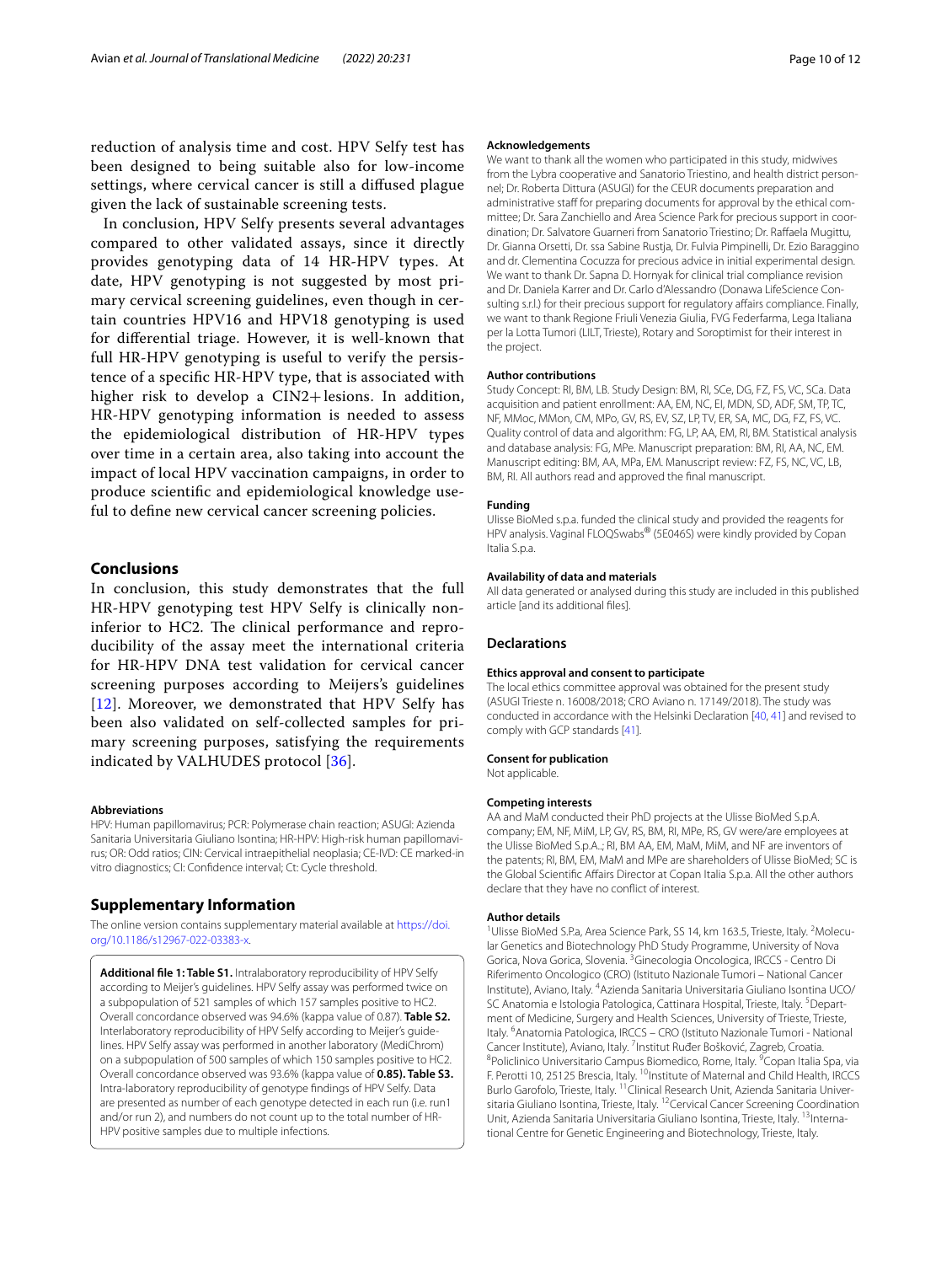Received: 25 February 2022 Accepted: 7 April 2022

#### **References**

- <span id="page-10-0"></span>1. [https://www.iarc.who.int/infographics/globo](https://www.iarc.who.int/infographics/globocan-2018-latest-global-cancer-data/) [can-2018-latest-global-cancer-data/](https://www.iarc.who.int/infographics/globocan-2018-latest-global-cancer-data/).
- <span id="page-10-1"></span>2. Arbyn M, Rebolj M, De Kok IMCM, Fender M, Becker N, O'Reilly M, et al. The challenges of organising cervical screening programmes in the 15 old member states of the European Union. Eur J Cancer. 2009;45:2671–8. <https://doi.org/10.1016/j.ejca.2009.07.016>.
- <span id="page-10-2"></span>3. Arbyn M, Anttila A, Jordan J, Ronco G, Schenck U, Segnan N, et al. European guidelines for quality assurance in cervical cancer screening second edition—summary document. Ann Oncol. 2010;21:448–58. [https://doi.](https://doi.org/10.1093/annonc/mdp471) [org/10.1093/annonc/mdp471](https://doi.org/10.1093/annonc/mdp471).
- <span id="page-10-3"></span>4. Cuzick J, Clavel C, Petry KU, Meijer CJLM, Hoyer H, Ratnam S, et al. Overview of the European and North American studies on HPV testing in primary cervical cancer screening. Int J Cancer. 2006;119:1095–101. [https://doi.org/10.1002/ijc.21955.](https://doi.org/10.1002/ijc.21955)
- <span id="page-10-4"></span>5. Chrysostomou AC, Stylianou DC, Constantinidou A, Kostrikis LG. Cervical cancer screening programs in Europe: the transition towards HPV vaccination and population-based HPV testing. Viruses. 2018. [https://doi.org/](https://doi.org/10.3390/v10120729) [10.3390/v10120729](https://doi.org/10.3390/v10120729).
- <span id="page-10-5"></span>6. Walboomers JMM, Jacobs MV, Manos MM, Bosch FX, Kummer JA, Shah KV, et al. Human papillomavirus is a necessary cause of invasive cervical cancer worldwide. J Pathol. 1999;189:12–9.
- <span id="page-10-6"></span>7. Elfström KM, Smelov V, Johansson ALV, Eklund C, Nauclér P, Arnheim-Dahlström L, et al. Long term duration of protective effect for HPV negative women: follow-up of primary HPV screening randomised controlled trial. BMJ. 2014;348:1–12. [https://doi.org/10.1136/bmj.g130.](https://doi.org/10.1136/bmj.g130)
- <span id="page-10-7"></span>8. Bulkmans N, Berkhof J, Rozendaal L, van Kemenade F, Boeke A, Bulk S, et al. Human papillomavirus DNA testing for the detection of cervical intraepithelial neoplasia grade 3 and cancer: 5-year follow-up of a randomised controlled implementation trial. Lancet. 2007;370:1764–72. [https://doi.org/10.1016/S0140-6736\(07\)61450-0](https://doi.org/10.1016/S0140-6736(07)61450-0).
- <span id="page-10-8"></span>9. Kitchener HC, Almonte M, Gilham C, Dowie R, Stoykova B, Sargent A, et al. ARTISTIC: a randomised trial of human papillomavirus (HPV) testing in primary cervical screening. Health Technol Assess. 2009;13:1–126. [https://](https://doi.org/10.3310/hta13510) [doi.org/10.3310/hta13510](https://doi.org/10.3310/hta13510).
- <span id="page-10-9"></span>10. Ronco G, Brezzi S, Carozzi F, Dalla Palma P, Giorgi-Rossi P, Minucci D, et al. The new technologies for cervical cancer screening randomised controlled trial. An overview of results during the frst phase of recruitment. Gynecol Oncol. 2007;107:230–2. [https://doi.org/10.1016/j.ygyno.2007.07.](https://doi.org/10.1016/j.ygyno.2007.07.021) [021.](https://doi.org/10.1016/j.ygyno.2007.07.021)
- <span id="page-10-10"></span>11. Ronco G, Dillner J, Elfström KM, Tunesi S, Snijders PJF, Arbyn M, et al. Efcacy of HPV-based screening for prevention of invasive cervical cancer: follow-up of four European randomised controlled trials. Lancet. 2014;383:1–9. [https://doi.org/10.1016/S0140-6736\(13\)62218-7](https://doi.org/10.1016/S0140-6736(13)62218-7).
- <span id="page-10-11"></span>12. Meijer CJLM, Berkhof J, Castle PE, Hesselink AT, Franco EL, Ronco G, et al. Guidelines for human papillomavirus DNA test requirements for primary cervical cancer screening in women 30 years and older. Int J Cancer. 2009;124:516–20. [https://doi.org/10.1002/ijc.24010.](https://doi.org/10.1002/ijc.24010)
- <span id="page-10-12"></span>13. Poljak M, Ostrbenk Valencak A, Gimpelj Domjanic G, Xu L, Arbyn M. Commercially available molecular tests for human papillomaviruses: a global overview. Clin Microbiol Infect. 2020;26:1144–50. [https://doi.org/10.](https://doi.org/10.1016/j.cmi.2020.03.033) [1016/j.cmi.2020.03.033.](https://doi.org/10.1016/j.cmi.2020.03.033)
- <span id="page-10-13"></span>14. Test HPV Validati per lo screening del carcinoma della cervice uterina. Report 2021 n.6, GISCI.
- <span id="page-10-14"></span>15. Arbyn M, Gultekin M. 2020 ESGO List of HPV assays that can used for cervical cancer screening. [https://www.esgo.org/media/2021/07/ESGOv](https://www.esgo.org/media/2021/07/ESGOvalidatedHPVassays_Arbyn-Gultekin.pdf) [alidatedHPVassays\\_Arbyn-Gultekin.pdf](https://www.esgo.org/media/2021/07/ESGOvalidatedHPVassays_Arbyn-Gultekin.pdf)
- <span id="page-10-15"></span>16. Poljak M, Kocjan BJ, Oštrbenk A, Seme K. Commercially available molecular tests for human papillomaviruses (HPV): 2015 update. J Clin Virol. 2016;76:S3-13. [https://doi.org/10.1016/j.jcv.2015.10.023.](https://doi.org/10.1016/j.jcv.2015.10.023)
- <span id="page-10-16"></span>17. Baasland I, Romundstad PR, Eide ML, Jonassen CM. Clinical performance of Anyplex II HPV28 by human papillomavirus type and viral load in a referral population. PLoS ONE. 2019;14:1–15. [https://doi.org/10.1371/](https://doi.org/10.1371/journal.pone.0210997) [journal.pone.0210997](https://doi.org/10.1371/journal.pone.0210997).
- <span id="page-10-17"></span>18. Mbatha JN, Galappaththi-Arachchige HN, Mtshali A, Taylor M, Ndhlovu PD, Kjetland EF, et al. Self-sampling for human papillomavirus testing

among rural young women of KwaZulu-Natal, South Africa. BMC Res Notes. 2017;10:702. <https://doi.org/10.1186/s13104-018-3252-6>.

- 19. Untiet S, Vassilakos P, McCarey C, Tebeu PM, Kengne-Fosso G, Menoud PA, et al. HPV self-sampling as primary screening test in sub-Saharan Africa: implication for a triaging strategy. Int J Cancer. 2014;135:1911–7. [https://](https://doi.org/10.1002/ijc.28834) [doi.org/10.1002/ijc.28834](https://doi.org/10.1002/ijc.28834).
- 20. Giorgi Rossi P, Marsili LM, Camilloni L, Iossa A, Lattanzi A, Sani C, et al. The efect of self-sampled HPV testing on participation to cervical cancer screening in Italy: a randomised controlled trial (ISRCTN96071600). Br J Cancer. 2011;104:248–54. [https://doi.org/10.1038/sj.bjc.6606040.](https://doi.org/10.1038/sj.bjc.6606040)
- 21. Tranberg M, Bech BH, Blaakær J, Jensen JS, Svanholm H, Andersen B. Preventing cervical cancer using HPV self-sampling: direct mailing of test-kits increases screening participation more than timely opt-in procedures—a randomized controlled trial. BMC Cancer. 2018;18:1–11. [https://doi.org/10.1186/s12885-018-4165-4.](https://doi.org/10.1186/s12885-018-4165-4)
- 22. Sultana F, English DR, Simpson JA, Brotherton JML, Drennan K, Mullins R, et al. Rationale and design of the iPap trial: a randomized controlled trial of home-based HPV self-sampling for improving participation in cervical screening by never- and under-screened women in Australia. BMC Cancer. 2014;14:1–11. [https://doi.org/10.1186/1471-2407-14-207.](https://doi.org/10.1186/1471-2407-14-207)
- 23. Giorgi Rossi P, Fortunato C, Barbarino P, Boveri S, Caroli S, Del Mistro A, et al. Self-sampling to increase participation in cervical cancer screening: An RCT comparing home mailing, distribution in pharmacies, and recall letter. Br J Cancer. 2015;112:667–75. <https://doi.org/10.1038/bjc.2015.11>.
- <span id="page-10-18"></span>24. Sultana F, Mullins R, English DR, Simpson JA, Drennan KT, Heley S, et al. Women's experience with home-based self-sampling for human papillomavirus testing. BMC Cancer. 2015;15:849.
- <span id="page-10-19"></span>25. Gakidou E, Nordhagen S, Obermeyer Z. Coverage of cervical cancer screening in 57 countries: low average levels and large inequalities. PLoS Med. 2008;5:0863–8. [https://doi.org/10.1371/journal.pmed.0050132.](https://doi.org/10.1371/journal.pmed.0050132)
- <span id="page-10-20"></span>26. Qiagen. digene HC2 High-Risk HPV DNA Test- Manual n.d.;6:103.
- <span id="page-10-21"></span>27. Rao A, Sandri MT, Sideri M, Young S, Sharma A, Behrens C. Comparison of hybrid capture 2 high-risk HPV results in the low positive range with cobas HPV test results from the ATHENA study. J Clin Virol. 2013;58:161–7. <https://doi.org/10.1016/j.jcv.2013.06.041>.
- <span id="page-10-22"></span>28. Solomon D, Davey D, Kurman R, Moriarty A, O'Connor D, Prey M, et al. The 2001 Bethesda system terminology for reporting results of cervical cytology. JAMA. 2002;287:2114–9.
- <span id="page-10-23"></span>29. Snijders PJF, van den Brule AJC, Meijer CJLM. The clinical relevance of human papillomavirus testing: relationship between analytical and clinical sensitivity. J Pathol. 2003;201:1–6. [https://doi.org/10.1002/path.1433.](https://doi.org/10.1002/path.1433)
- <span id="page-10-24"></span>30. [https://genomica.com/wp-content/uploads/2021/07/clart-hpv3-v8](https://genomica.com/wp-content/uploads/2021/07/clart-hpv3-v8-jun21-english.pdf) [jun21-english.pdf](https://genomica.com/wp-content/uploads/2021/07/clart-hpv3-v8-jun21-english.pdf)
- <span id="page-10-25"></span>31. Tang NS, Tang ML, SiuFungChan I. On tests of equivalence via non-unity relative risk for matched-pair design. Statist Med. 2003;22:1217–33. <https://doi.org/10.1002/sim.1213>.
- <span id="page-10-26"></span>32. Zhang S-K, Ci P-W, Velicer C, Kang L-N, Liu B, Cui J-F, et al. Comparison of HPV genotypes and viral load between diferent sites of genital tract: the signifcance for cervical cancer screening. Cancer Epidemiol. 2014;38:168–73.<https://doi.org/10.1016/j.canep.2014.01.004>.
- <span id="page-10-27"></span>33. Crofts V, Flahault E, Tebeu P-M, Untiet S, Fosso GK, Boulvain M, et al. Education efforts may contribute to wider acceptance of human papillomavirus self-sampling. Int J Womens Health. 2015;7:149–54. [https://doi.](https://doi.org/10.2147/IJWH.S56307) [org/10.2147/IJWH.S56307.](https://doi.org/10.2147/IJWH.S56307)
- <span id="page-10-28"></span>34. Gottschlich A, Rivera-Andrade A, Grajeda E, Alvarez C, Mendoza Montano C, Meza R. Acceptability of human papillomavirus self-sampling for cervical cancer screening in an indigenous community in guatemala. J Glob Oncol. 2017;3:444–54.<https://doi.org/10.1200/jgo.2016.005629>.
- <span id="page-10-29"></span>35. Gobbato M, Franzo A. I programmi di screening in Friuli Venezia Giulia Anni 2012–2013. 2014.
- <span id="page-10-30"></span>36. Arbyn M, Peeters E, Benoy I, Vanden Broeck D, Bogers J, De Sutter P, Donders G, Tjalma W, Weyers S, Cuschieri K, Poljak M, Bonde J, Cocuzza C, Zhao FH, Van Keer S, Vorsters A. VALHUDES: a protocol for validation of human papillomavirus assays and T collection devices for HPV testing on self-samples and urine samples. J Clin Virol. 2018;107:52–6. [https://doi.](https://doi.org/10.1016/j.jcv.2018.08.006) [org/10.1016/j.jcv.2018.08.006](https://doi.org/10.1016/j.jcv.2018.08.006).
- <span id="page-10-31"></span>37. Karjalainen L, Anttila A, Nieminen P, Luostarinen T, Virtanen A. Selfsampling in cervical cancer screening: comparison of a brush-based and a lavage-based cervicovaginal self-sampling device. BMC Cancer. 2016;16:1–10. [https://doi.org/10.1186/s12885-016-2246-9.](https://doi.org/10.1186/s12885-016-2246-9)